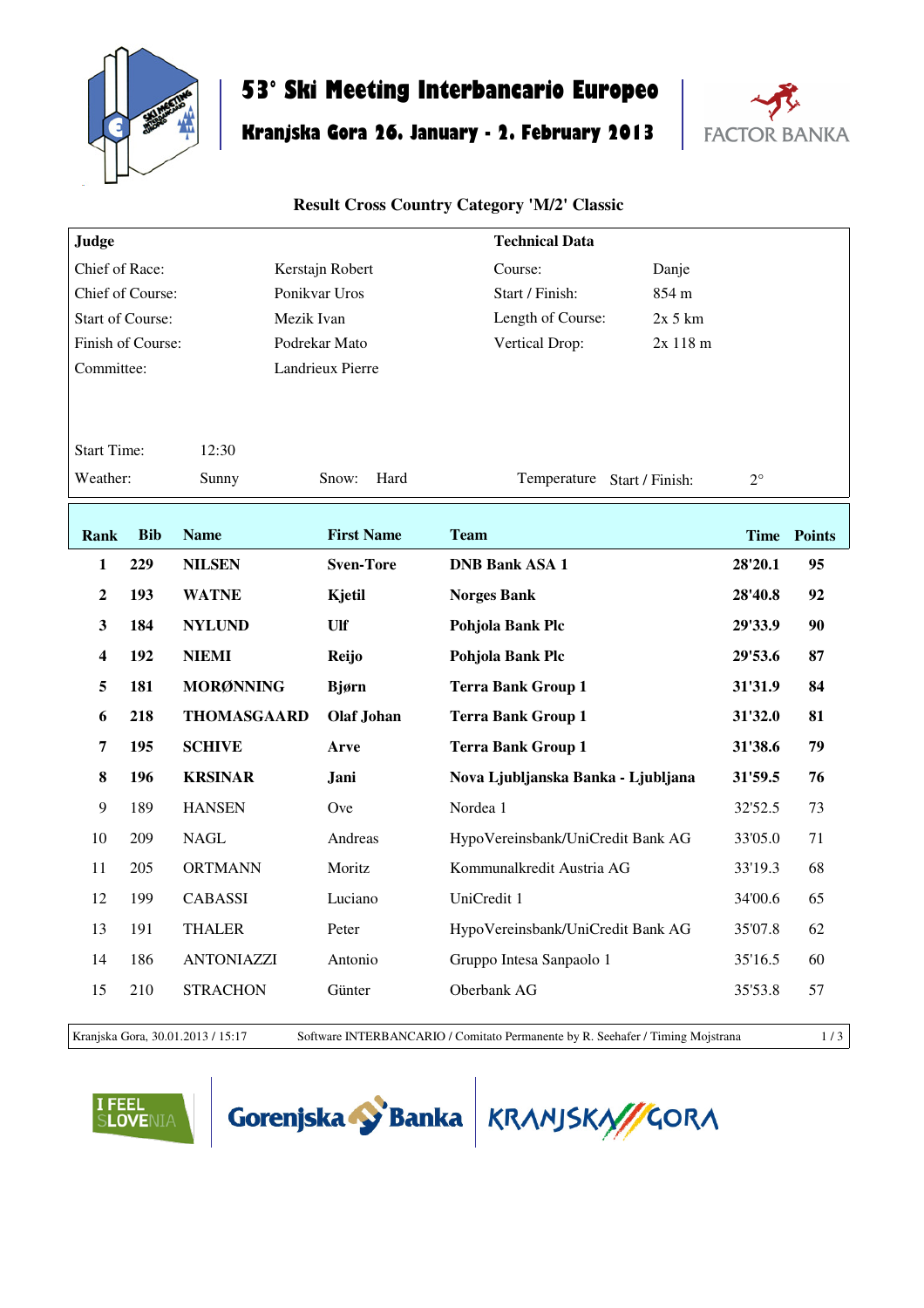### **Result Cross Country Category 'M/2' Classic**

| Rank | <b>Bib</b> | <b>Name</b>      | <b>First Name</b> | <b>Team</b>                           |         | <b>Time Points</b> |
|------|------------|------------------|-------------------|---------------------------------------|---------|--------------------|
| 16   | 197        | <b>PICCINALI</b> | Mauro             | Gruppo Credito Valtellinese           | 35'58.0 | 54                 |
| 17   | 215        | <b>GRAHN</b>     | Morten            | DNB Bank ASA 1                        | 36'17.1 | 52                 |
| 18   | 198        | <b>CRAMERI</b>   | Remo              | Schweizerische Nationalbank           | 36'28.8 | 49                 |
| 19   | 224        | <b>ARNESEN</b>   | Jon Erik          | Nordea 1                              | 37'29.1 | 46                 |
| 20   | 203        | <b>LATEGANA</b>  | Alberto           | UniCredit 1                           | 38'20.9 | 43                 |
| 21   | 201        | LÜTHOLD          | Norbert           | Luzerner Kantonalbank                 | 39'30.1 | 41                 |
| 22   | 190        | <b>GUZZO</b>     | Natalino          | Gruppo Intesa Sanpaolo 1              | 40'18.1 | 38                 |
| 23   | 200        | <b>ZANOLLI</b>   | Luigi             | UniCredit 1                           | 41'47.8 | 35                 |
| 24   | 227        | DE CECCO         | Riccardo          | UniCredit 1                           | 43'09.6 | 33                 |
| 25   | 204        | <b>HUG</b>       | Hans              | Schweizerische Nationalbank           | 44'11.6 | 30                 |
| 26   | 217        | <b>SLAPNIK</b>   | Harry             | BayernLB Muenchen                     | 45'08.8 | 27                 |
| 27   | 222        | <b>MERKHOUF</b>  | Karim             | <b>NATIXIS</b>                        | 46'22.4 | 24                 |
| 28   | 228        | <b>STÜBI</b>     | Hans              | Luzerner Kantonalbank                 | 46'35.7 | 22                 |
| 29   | 223        | <b>MUHIC</b>     | Igor              | Nova Kreditna Banka - Maribor         | 47'24.7 | 19                 |
| 30   | 214        | <b>KARNER</b>    | Claus             | Erste Bank der oesterr. Sparkassen AG | 47'57.1 | 16                 |
| 31   | 221        | <b>PELOSI</b>    | Alessandro        | Gruppo Intesa Sanpaolo 1              | 50'29.7 | 14                 |
|      |            |                  |                   |                                       |         |                    |

**Started Runners: 31**

#### **Not started (19)**

|  |  | ×<br>٩ |
|--|--|--------|
|  |  |        |
|  |  |        |

| 182 | <b>ROMSAK</b>                | Matic    | Nova Ljubljanska Banka - Ljubljana     |
|-----|------------------------------|----------|----------------------------------------|
| 183 | <b>FERRARI</b>               | Antonio  | Gruppo Banco Popolare Verona           |
| 185 | <b>UNTERPERTINGER Helmut</b> |          | Raiffeisenkasse Niederdorf             |
| 187 | <b>REHM</b>                  | Ludwig   | Walser Privatbank AG                   |
| 188 | <b>CONCINI</b>               | Mario    | Cassa Rurale di Tuenno - Val di Non    |
| 194 | <b>DAGOSTIN</b>              | Massimo  | Cassa Rurale di Tuenno - Val di Non    |
| 202 | <b>SEGATTA</b>               | Marco    | UniCredit 2                            |
| 206 | KÖCK                         | Albert   | Landes-Hypothekenbank Steiermark AG    |
| 207 | <b>HAMMER</b>                | Anton    | Raiffeisen-Landesbank Steiermark AG    |
| 208 | <b>RIGONI</b>                | Giovanni | Banca Popolare di Vicenza              |
| 211 | <b>HORAT</b>                 | Roland   | Schweizerische Nationalbank            |
| 213 | <b>LEDNIK</b>                | Jure     | Abanka Ljubljana D. D.                 |
| 216 | <b>FURLANIS</b>              | Gervasio | Gruppo Banca Monte dei Paschi di Siena |
| 219 | <b>STAJNKO</b>               | Janez    | Nova Kreditna Banka - Maribor          |
| 220 | <b>TRONTELJ</b>              | Bogomir  | Abanka Ljubljana D. D.                 |
| 225 | <b>MANNA</b>                 | Federico | Gruppo Intesa Sanpaolo 1               |
| 226 | <b>PASQUALIN</b>             | Paolo    | Gruppo Intesa Sanpaolo 2               |
| 230 | ZAVRL                        | Tomaz    | Bankart Nova Ljubljanska Banka         |
|     |                              |          |                                        |

 $\overline{\phantom{0}}$